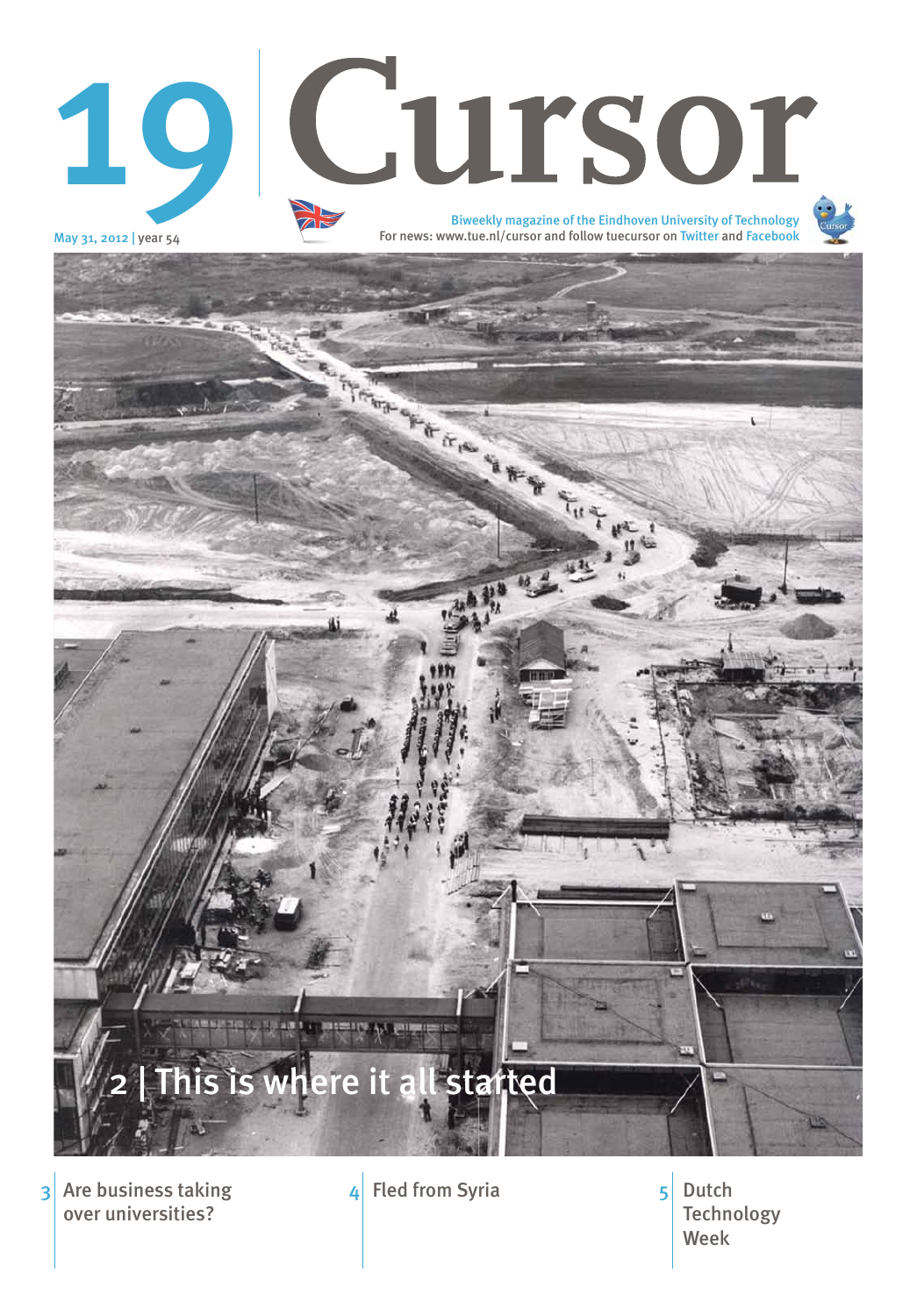### **Follow the money**

Exempt science programs from tuition fees. It's the brilliant idea PvdA came up with to win votes of potential and current science students, and possibly their parents, since it will save them a substantial chunk of their housekeeping budget. CDA's Henk Bleker was already dangling part of the carrot in early May. Bleker intends to lower tuition fees for science students considerably. Let's sit and wait for the party who'll offer students money in exchange for

a science degree. Going once… Assuming it takes seven years to graduate, and seeing a fine for delayed graduation won't be implemented after all, a science student will be saving a total of 12,397 euro, all thanks to PvdA. And that's without taking into account an expected increase of tuition fees, so let's say they'll be saving some twenty grand. Not bad for a down payment on your starter home, which will have a much smaller price tag in 2020 as well, I'm sure. So is this financial paradise for our future engineers? True, they don't invest as much in 'themselves' as do future accountants or lawyers, but those fellows beat any one engineer when it comes to salary seven years later. They'll have recovered those twenty grand in barely two years. So I think the question Dutch politics should be asking itself is this one: How do we make sure science students are at least comparably remunerated for choosing a science



program?

## **2** | For Starters May 31, 2012

# Colophon

**Editor in chief Han Konings**

**Executive editor**  Brigit Span

### **Editorial staff** Judith van Gaal

**Tom Jeltes | Science** Frits van Otterdijk Hanneke Ramakers (trainee) Norbine Schalij Nicole Testerink Monique van de Ven

#### **Staff**  Herman Beijerinck Gerard Verhoogt Enith Vlooswijk

**Photography**  Rien Meulman Bart van Overbeeke

> **Cover** IEC archive

#### **Translation** Annemarie van Limpt (pages 2,3) Benjamin Ruijsenaars (pages 4,5,6)

**Layout** Natasha Franc

### **Editorial board**

prof.dr. Cees Midden (voorzitter) prof.dr. Hans Niemantsverdriet Angela Stevens- van Gennip Thomas Reijnaerts (studentlid) Arold Roestenburg Anneliese Vermeulen-Adolfs (secretaris)

#### **Address editorial office**

TU/e, Laplace 0.40 5600 MB Eindhoven tel. 040 - 2474020, e-mail: cursor@tue.nl

**Cursor online** www.tue.nl/cursor

**Print** Janssen/Pers, Gennep

**Advertisement** Bureau Van Vliet BV tel. 023 - 5714745



**© 2012. All rights reserved. No part of this publication may be reproduced without prior consent of the editor-in-chief. The editorial staff reserves the right to alter submitted articles.**



#### **A party for the book**

In certain areas of expertise, nanoelectronics for example, one might just get involved in a technological breakthrough that turns the multi-billiondollar industry upside down. Usually, however, it's not until later people conclude they've actually changed the world. On the other hand, whether or not something is scientifically relevant is often clear right off the bat. A publication in a renowned periodical is a good way of telling - and is often regarded as the one factor for success. So a party was in order after Physics of Nanostructures was published in Nature Communications. Now only time will tell



if their findings will make it into the history books. **Check page 8**

www.tue.nl/cursor

Rewwwind

science students from paying tuition fees. Financial spokesperson Ronald Plasterk said so in the TV program Buitenhof last Sunday. The party hopes to double the number of science students that way.

Plasterk isn't the first who's been arguing for free science studies in this election campaign. In the running towards becoming CDA's new party leader, Henk Bleker also presented a plan to "substantially" lower tuition fees for science students.

# 29 May 2012 - PvdA wants to exempt **PvdA: "Science programs should be free"**

29 May 2012 - Eleven hours of non-stop free classical music on the waterfront in Eindhoven's city center: Saturday, June 2 will see the third edition of the Music on the Dommel festival. And it doesn't stop there,

because the party will continue on June 3, including a grand finale by Het Brabant Orkest (the Brabant orchestra).

**www.muziekopdedommel.nl**

### **Two days of classical music on the Dommel**

It is important to graduate with the highest possible grades because they indicate academic performance and reflect the student's capabilities. It's also important to amass credits and graduate in time because prolonged studies lead to extra tuition fees. So what's more important: grades or credits? Each student adopts their own attitude depending on their country of origin. Students outside the EEA have to pay higher tuition fees and are not allowed to work, so they tend to focus on credits and ignore higher grades in order to finish in time. Students from within the EEA are allowed to work and can receive grants from the Dutch government, due to which they are more flexible. However, they are

still aliens here, so they're not generally supported by their families in daily life and have limited employment opportunities because of a limited command of the Dutch language. As a result, they usually both study longer and pay less attention to grades. The best conditions are provided to domestic students because they aren't held back

by limitations as much as the other two groups. It so happens that meeting a relaxed, slow student with a part-time bartending job and meeting an ambitious student with outstanding grades focused only on study are equally probable among the Dutch student community.

I never thought about this classification before I started job hunting. I found out that many recruiters request a list of grades as part of the application. I am curious whether or not they take into account the time it took the former student to graduate. If so, then what's more important: accumulating grades or accumulating credits? Indeed, applying for a job leaves more questions than answers.

*Sultan Imangaliyev, from Kazakhstan, is a student of Systems & Control, Department of Mechanical Engineering*

# Clmn **Grades vs. Credits**



The roof of W-hal (now metaForum), Matrix (former FT-hal) and the gangway in between have remained the same, but everything else has changed. The Hoofdgebouw, Vertigo, artworks KOE and Objet Mathématique, tall trees; TU/e campus has really filled up over the years. The picture from 1960 was taken on the first day of the new academic year, the same day the Vestdijk Tunnel railway underpass was officially opened. There's a marching band followed by a parade of cars and pedestrians on their way to 'Technische Hogeschool Eindhoven'. Upon closer inspection, you might notice the absence of the apartment buildings at Montgomerylaan what you see is a part of Oud-Woensel that's all but disappeared. By the way, there's another similarity: the stretch of sand in the center of the pictures. In 1960, the Hoofdgebouw was being constructed, and today they're working on the Green Strip. (NS)

### **Campus 1960 versus 2012**





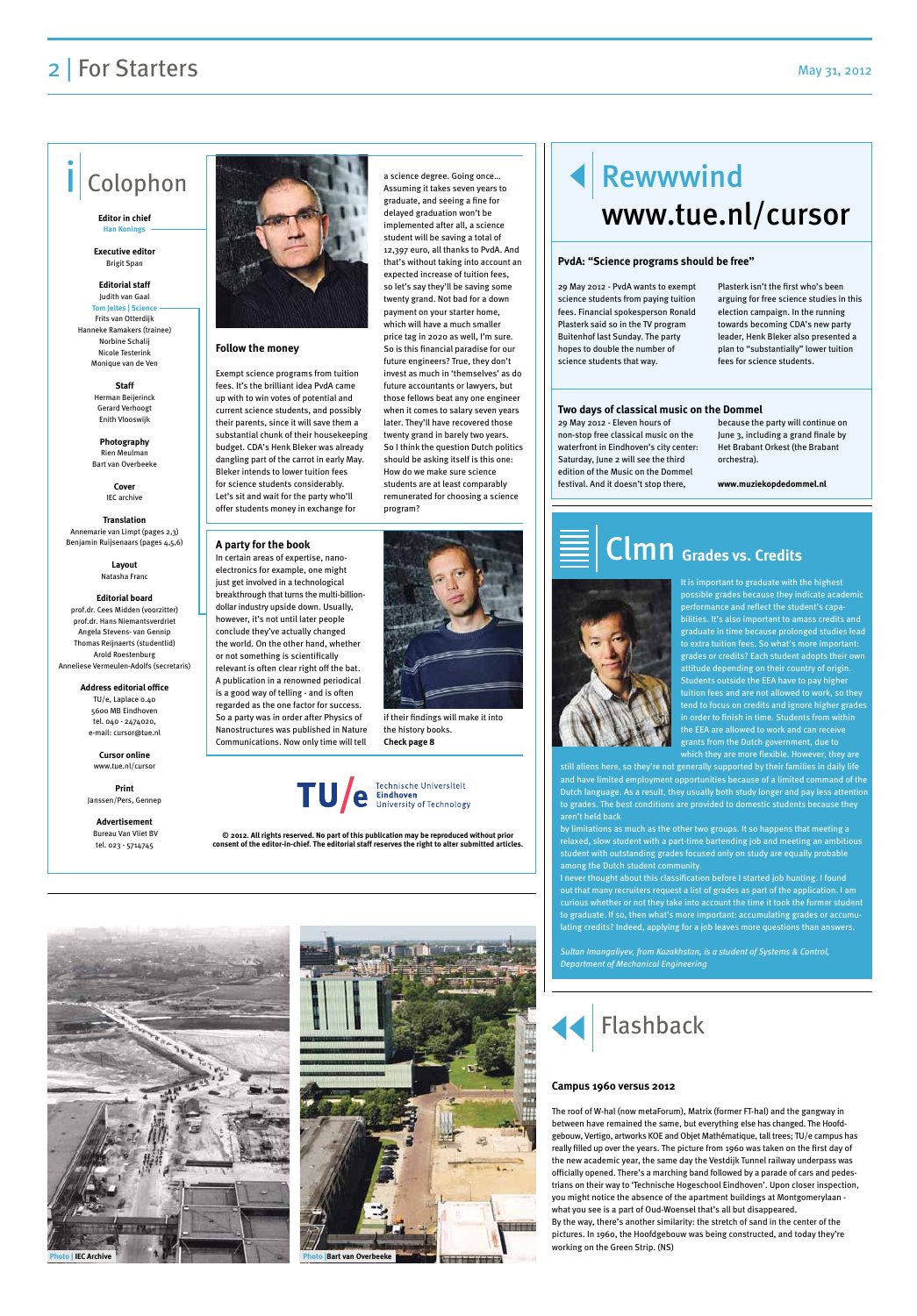# The heart of Catalyst



It's currently accommodating some **10** companies.

The building has room for **30** to 35 techno-starters.

Since **April 1** of this year, several companies have moved into Catalyst.

Catalyst's developers want the building to be fully rented out within **5years.** But that's expected to happen within **3** or **4years** already.

The construction of Catalyst took about **1 year**. The official opening is scheduled for late August or early September. (HR)

# Are businesses starting to control university?

**Last week, chemical company DSM announced their investment of one hundred million euro in new research into biomaterials and biomedical products. And before that, chip producer NXP and the Association of the Dutch Chemical Industry (VNCI) announced their plans to award grants to future Master students. Although universities have managed to keep businesses at bay for a long time, collaborations seem to be increasing in this time of economic uncertainty. Is it important for universities to collaborate with businesses and industries? What are possible risks of such 'collaborations' and are there any guidelines for proper knowledge valorization?**

"I'm very much in favor of collaboration between universities and businesses", says Arjan van Weele, full professor of Innovation Technology Entrepreneurship & Marketing at the Department of IE&IS, over the phone. He's on his way to a

meeting of the Dutch Association for Supply Management (NEVI), which finances half of his chair at TU/e. "I understand people worrying about 'practice taking over our research' and 'there goes all independent research', but that's a typical case of cold feet. This fear is fueled mostly by pharmaceutical research, which businesses have coordinated poorly in the past. Sometimes negative results were disguised or research setups were changed for the sake of a better outcome. But in the field of technology especially, I've hardly ever seen things go awry. One should always be careful, of course, but that fear shouldn't have the upper hand."

"There are already many departments collaborating with the industry, often more specialized majors training for people for business life anyway. Apart from that, for some social problems there's no choice but to collaborate. Physicists have their experimental

setups, but for some studies, theories can only be tested in practice. Over the course of the years, more and more departments have been forced to look for interested parties from the industry. Because of governmental cuts, there's ever less money for academic research, so people have to look for other ways to save their research financially. Research groups that have always been fully financed by the government still tend to hold on to a fairly elitist attitude - 'my research is too good for company meddling'. You can keep persisting, of course, but in the end it will only be detrimental to the research project. As a professor, it's best to go along with the opportunities that are presented. It's no surprise that some professors are embarrassed to peddle their work. Acquisition isn't easy. It's not a matter of taking a quick course; you really have to learn the hard way." "It's important to always conduct independent research. But don't be

mistaken: companies value independent research as well, so there's no clash there, necessarily. However, businesses do demand applicability. Not all academic research has to be fundamental, there's nothing wrong with applied research. In fact, I dare say applied research is the future. Western Europe will be in crisis for a good number of years, the only economies that show a slight growth are those of Asia and South America. As far as research grants go, we shouldn't expect too much from the

government right now, since grants are just not that important right now. Try and apply your research in practice, show your face at conferences, write articles from a practical point of view. Eventually, the industry must come to recognize you as an expert, because that means you're on the right track. I've been working with companies for years myself, and I still do so right now. All I can say is this: it's made me into a hands-on kind of person." (NT)



Prof.dr. Arjan van Weele, NEVI chair of Purchasing and Supply Management, Department of IE&IS



**Arjan van Weele. Photo | Ineke Vernimmen**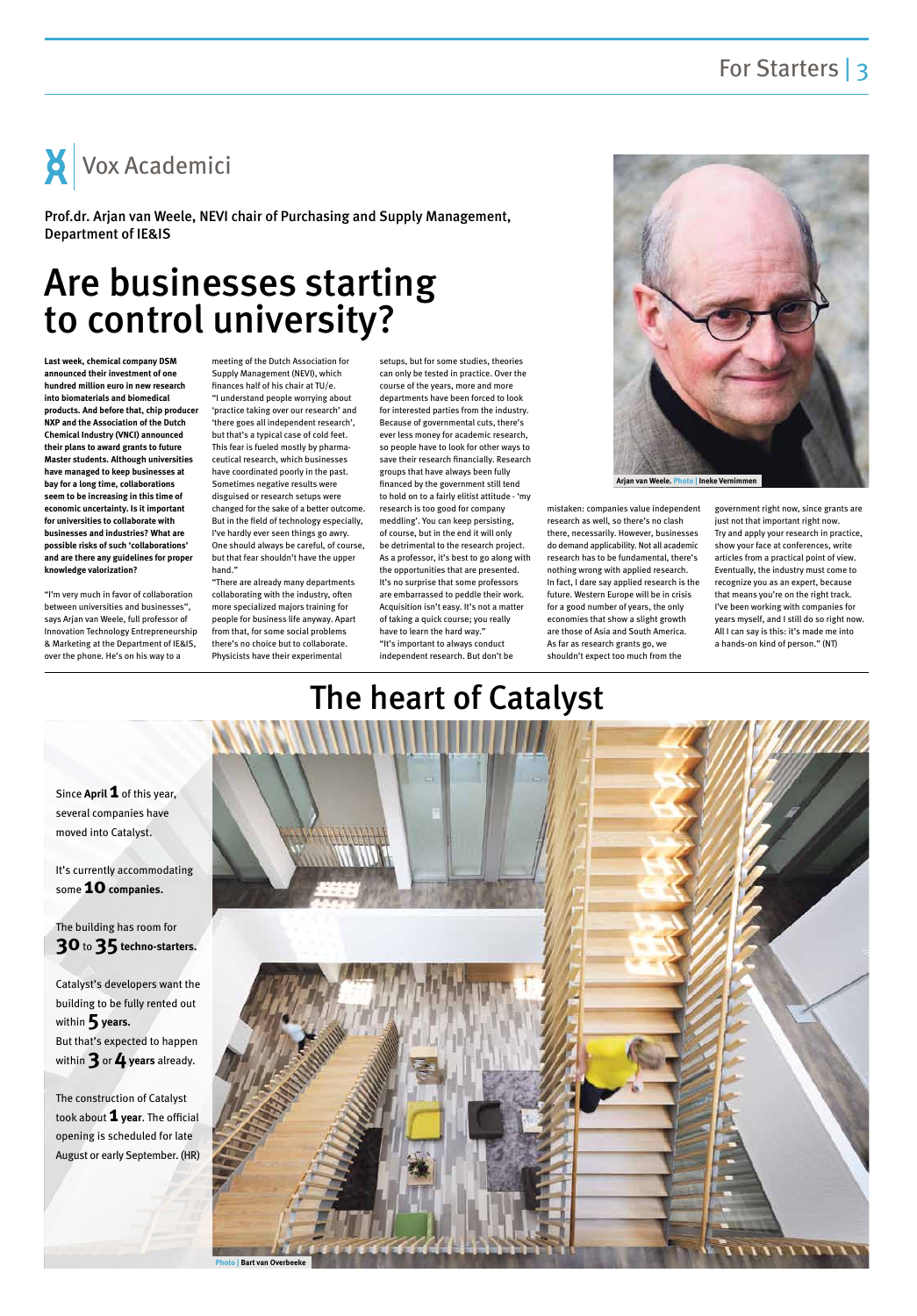# 4 Interview May 31, 2012

# Gaby Abdalla | "Not better or worse, just different"



**He calls it the biggest step in his life. More than eleven years ago Gaby Abdalla (36), then a newly graduated student of Architecture, was forced to flee from Syria. In the Netherlands he tried to build up a new existence. And succeeded. For although he had to redo his study almost from scratch, he will obtain a doctorate for sustainable house building on Monday 18 June.**

As the political situation in Syria is quite sensitive at present, Gaby does not want to go into details about his flight. "Having to leave everything behind you without any idea where you will end up is not something you do lightly. After a long journey together with my two little brothers, my sister and mother I arrived in the Netherlands, looking for a safe haven. I knew who Van Gogh and Rembrandt were and I knew the Dutch football team. That was about it. Although we were treated very civilly by the IND, that initial period was one great shock nevertheless: a language you don't know, an unfamiliar environment, the uncertainty whether you can stay or not. We really supported each other as a family and my mother in particular played a very important role. She kept hammering on the importance of

learning Dutch, traveling one hour on the bus every week to go to her language lesson. Never say die, that's her motto. She impressed on me that I was successful in Syria, so why shouldn't I be able to be successful in the new country too? Even before the residence permit had been arranged, I started studying again; I can't sit still anyway." Which is also obvious from Gaby's

doctoral period. In the past five years -apart from his scientific activities- he got married, got two children, has been a committee member in the Syrianorthodox religious community St. Jacob d'Sroug where he holds a number of important portfolios, and on top of that he manages to pull his weight in the vegetable garden, to play basketball and to meet friends frequently for a night out and dinner, a Syrian meal or just a Dutch mashed pot. And he sings a lot, even though he has a rotten voice -as he says himself. Still, doing the very things that you enjoy makes it possible to forget the heavy burdens of life for a moment, says Gaby. Besides: if you keep doing the same thing over and over again, you easily get bored. Hence the great variety. He has managed to get his life in the Netherlands on the right track again,

he thinks, although this was by no means easy. "Thanks to the grant from the refugee students' foundation, UAF, it was possible for me to start a study. Constructive design -in which I graduated in Syria - seemed less of a challenge to me in the Netherlands, so I decided on another field of study focused on management. The hospitality and assistance I got from fellow students and supervisors at TU/e felt like a warm

blanket. I was quite uncertain, didn't know the language well enough yet and was in the middle of my integration process. Also, I had to travel between Enschede and Eindhoven every day, where my age and descent made it hard to find a room. The pleasant study environment made the daily trip more than worth it, though. When I graduated from TU/e five years ago, I looked at my future once more, very realistically. I knew that I needed more baggage than my fellow students to get a good job; because of my descent and the fact that my Dutch was not fluent yet. So when professor Ger Maas offered me a doctorate project about sustainable house building I grabbed the opportunity with both hands. Especially because sustainability was getting more and more public attention, when Al Gore's

film had just been released. I spent several days every week at BAM Techniek in Apeldoorn, where I gathered the necessary knowledge about sustainable technical installation concepts and found out how sustainable sustainable building really is. You may come up with millions of very nice ideas behind your desk, but they have to work in practice. Together with TU/e professor Cees Midden, a psychologist, we also

examined the interaction between sustainable installation systems and the occupants themselves. The result was surprising: it turned out that we design not from the perspective of the occupants, but we first look at profit and the aspect of sustainability. You shouldn't impose a certain lifestyle on people, for that won't work. Sustainable technology should be designed so as to allow it to be used sustainably by the occupants. In my present job at BAM I am now trying to put that into practice more." Although he always enjoyed coming to Eindhoven, Gaby is pleased that his new job, in Apeldoorn, is closer to his home. For he would hate having to move from Enschede. "In and around Enschede there is a large Syrian community, people who share the same roots and

who have experienced the same things when they fled. That makes life easier; it is good to talk to them about the past and the future. I'm deeply concerned when I look at Syria. I'm hearing many stories from relatives and acquaintances there and I see the pictures on Facebook. It's horrible. Of course I hope that there will be a solution very soon, but I don't see that taking place before long. If I should ever go back, it will be as a visitor, to show our children the land of their parents. I lost six years of my life due to my flight, and I don't want to lose still more time by having to build up a new existence again. My future is here now. It is not for nothing that our son is called Christian Issa - a beautiful Dutch name combined with my father's Syrian name. The Netherlands is a good country to live. I find it difficult to compare this with my earlier life in Syria. It's not better or worse, it's just different. But I am proud of the Netherlands. Many people's open attitude, the social climate. And the Dutch football team, of course - my orange outfit is already waiting for me."

**Interview | Nicole Testerink Photo | Gijs van Ouwerkerk**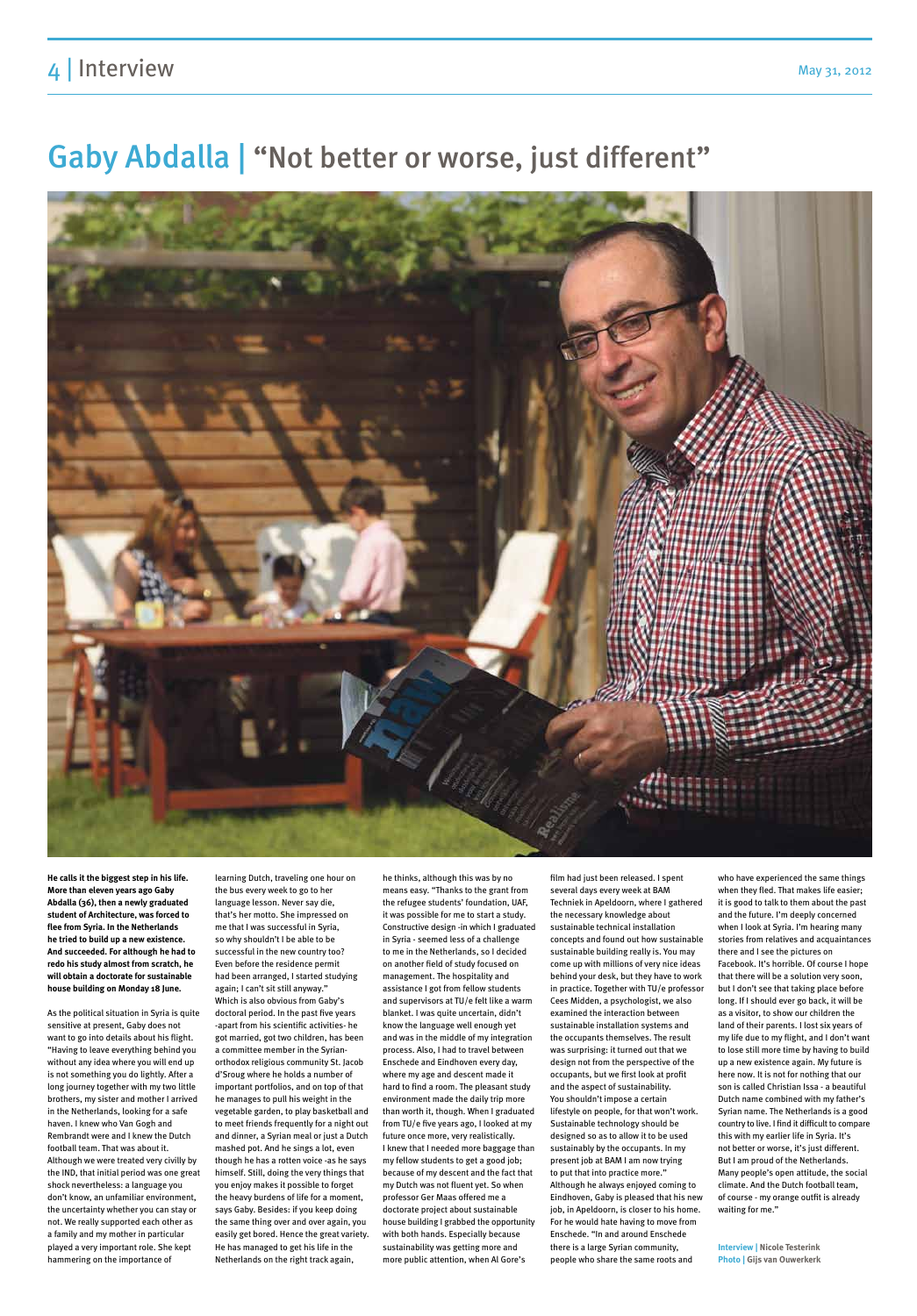# And this is why Brainport Eindhoven is the smartest…

### Dutch Technology Week: numerous events around technique and technology

**Showing the hidden treasures of Brainport Eindhoven to the outside world. That is the idea behind the first Dutch Technology Week (DTW), to be held from June 1 thru 8 in and around Eindhoven.** 

**Companies and knowledge institutes are joining forces to submerge visitors in the fascinating world of technique and technology. TU/e is contributing to this event in many ways.** **It is rather a rare event at TU/e: father and son together besieging science. Prof.dr.ir. Berry Eggen and BSc. Daan Eggen will present a lecture about magic objects in the Harry Potter stories. They will begin at the opening of the Dutch Technology Week, and will subsequently push on to the first international scientific Harry Potter conference in Ireland.**

These two worlds, totally different on the face of it, have come together for many years at the kitchen table of the Eggen family in Eindhoven. The father contributes his knowledge and experience as a researcher in the business community and at the university in the field of intelligent systems. The son is a fanatic devotee of the fantasy genre, Harry Potter in particular. In the course of their conversations the two worlds approached each other more and more. Whereas modern science is used as a gatekeeper between reality and magic, at this kitchen table it was the fantasy world of J.K Rowling, the writer of Harry Potter, which increasingly became the guideline for the design of technology in our reality.

Have you lost me? In Harry Potter we see countless magic objects passing by. Like





a cloak that makes the wearer invisible and a clock that tells where next of kin are staying and whether they are in danger. This excites the imagination of many people: suppose this were true one day… When a great deal is already possible indeed, says Daan. "Microsoft is making that clock at this moment." So it is not the technology, still inconceivable at present, which makes these objects so special. Time will ensure that the magic of today will be reality tomorrow. It is the very power of the design of the magic objects that makes them so good. Which is precisely what inspired father and son to reflect on why the designs are so good.

Berry: "The first challenge for a designer is that a product should engender an experience. You experience something, when in the past all that mattered was the functionality. Take the invisibility cloak. It kindles the imagination because it allows you to experience very exciting things. Everybody has an immediate fantasy as a result. Designing for experience is the first and foremost challenge in this day and age." Daan: "It means that designers should not go and design technology, but an environment that enables us to have an experience. The imagination should be the point of departure here, not the available technology."

**Other challenges for designers, and more about the fertile relation between fantasy and technology, can be heard at the lecture by Berry and Daan Eggen at Smart meets Smart, the kickoff of the Dutch Technology Week - Friday June 1, 13.00 hours, hotel Cocagne, Vestdijk 47 in Eindhoven.** 

**Special speakers during this event are Nobel Prize winners Gerard 't Hooft (Physics) and Dan Shechtman (Chemistry). TU/e compiled the program.** 

**The BRAINS Award is a contest in which students come up with ideas to make life for the inhabitants of Eindhoven pleasanter. Of course TU/e is represented among the finalists with a number of innovative plans.**

A likely candidate for the Award is the C-Shirt of students Dirk Adriaanse (the Built Environment), Rob Engels (Industrial Design) and Paul Helgers (Applied Physics). During an Entrepreneurship minor they developed the plan for a shirt that monitors the health of elderly people 24 hours per day, Paul explains. "The undershirt is equipped with electronics that measures heartbeat, temperature and respiration. When there is anything amiss, a relative or doctor is alerted. We have also built in GPS to find the location of a demented patient, for instance."

A benefit over existing alarm systems is that the shirt gives the elderly a great sense of security. Paul: "The elderly patient knows that the electronics is

monitoring their health continuously." Another bonus is that the shirt provides useful information about vital bodily functions to a doctor, which is something demented people themselves can often not do anymore. Also, whoever wears the shirt does not need to press a button themselves anymore in case of calamities: the shirt will warn automatically when there is something wrong. Even if the wearer is unconscious.

On Thursday June 7 the twenty finalists of the BRAINS Award will present their findings and the winners will be announced.

The twenty finalists stand a chance of winning one of the five prizes. In addition to the BRAINS Award, the livability prize (of Eindhoven's Town Council), the De Lage Landen-sustainability prize and the public award will be presented. The total prize money is twenty thousand euro.

#### **www.brainseindhoven.nl**

 $\bullet\bullet\bullet\bullet$ 



**Open to the general public this year for the first time: the academic annual prizes. These prizes are awarded for the best Final Project Award, the best Design Report and the best Doctoral Project at TU/e. One criterion is that the research should contribute to the valorization of academic knowledge.**

TU/e opens the ceremony of the annual prizes to the general public so as to show the bee's knees of its research to as many people as possible. Moreover, TU/e wants to make it more visible that a great deal of research is strongly anchored in major societal issues of today, whereby collaboration with the business community is of crucial importance. It is these research projects with companies that make the Brainport what it is: the smartest region of the world.

Visitors are welcome to the official part, in which the prizes will be awarded and the winners will explain their research briefly in short speeches. After this they can go to the congratulatory reception and a photo exhibition whose theme is science.

**The prizes will be awarded on Thursday June 7 as of 16.00 hours in the Blauwe Zaal of the Auditorium.** 

**A highlight in the Dutch Technology Week is the TU/eXperience, a day when young and old can get acquainted with the university, especially with the societal challenges in the strategic areas Energy, Smart Mobility and Health.**

By means of numerous activities, many of which involve an active role for the visitors themselves, the university wants to show the public and allow the public to experience how much fun technology is and how it may contribute to a better life. Think of technological solutions for less congestion, cleaner engines, faster discovery of diseases, getting better without surgery inside the body and

applications that allow elderly people to live in their own homes longer. It is hoped that many young visitors will be enticed to start a study in technology.

The activities will take place in the Auditorium, Hoofdgebouw, Potentiaal, Impuls and the grounds outside. Examples of crowd pullers are the sustainable fleet with energy-efficient and smart cars; a circuit for dodgem cars; the race car and the football robots. The Tesla Coil, which people may know from the festival Glow, will also be on show. It is a transformer that can generate high tension.

> **The TU/eXperience will take place on Sunday June 3 from 12.00 - 17.00 hours. www.tue.nl/tuexperience**

### Technology in Harry Potter as guideline for designers

## TU/e students in the running for best idea of Eindhoven

### Academic annual prizes show the proximity of new technology

 $\bullet\bullet\bullet\bullet\bullet\bullet$ 

# TU/eXperience tempts visitors to discover technology

**www.dutchtechnologyweek.com.** 

**The C-Shirt monitors various bodily functions of the wearer.**